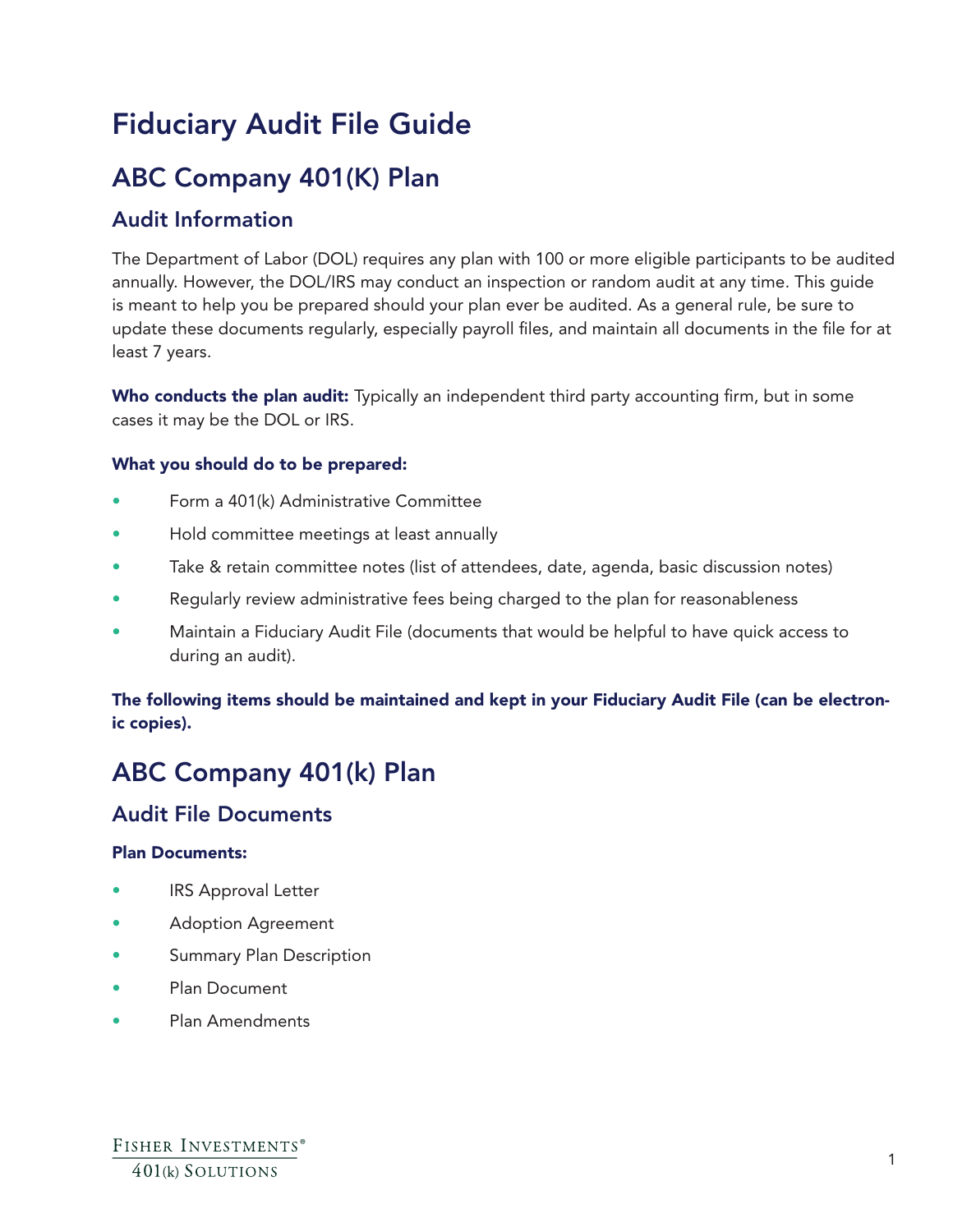#### Investment Advisor Documents:

- Service Agreement
- Investment Policy Statement
- Fee Analysis

#### Recordkeeper Documents:

- Custodial/Trust Agreement
- Recordkeeping Service Agreement (RSA)
- Rollover Service Agreement
- Authorization Agreement for ACH Debits
- Fee Disclosure 408(b)(2)
- Termination Letter for Prior Recordkeeper

#### Participant Notices:

- **Blackout Notice**
- Safe Harbor Notice
- QDIA Notice
- Participant Fee Disclosure 404a-(5) including Fund Fact Sheets

#### Custodial Documents:

- Service Agreement
- Fee Disclosure 408(b)(2)

#### Trust Documents:

- **Trust Application**
- Declaration of Trust
- Disclosure Memorandum
- Fee Disclosure 408(b)(2)